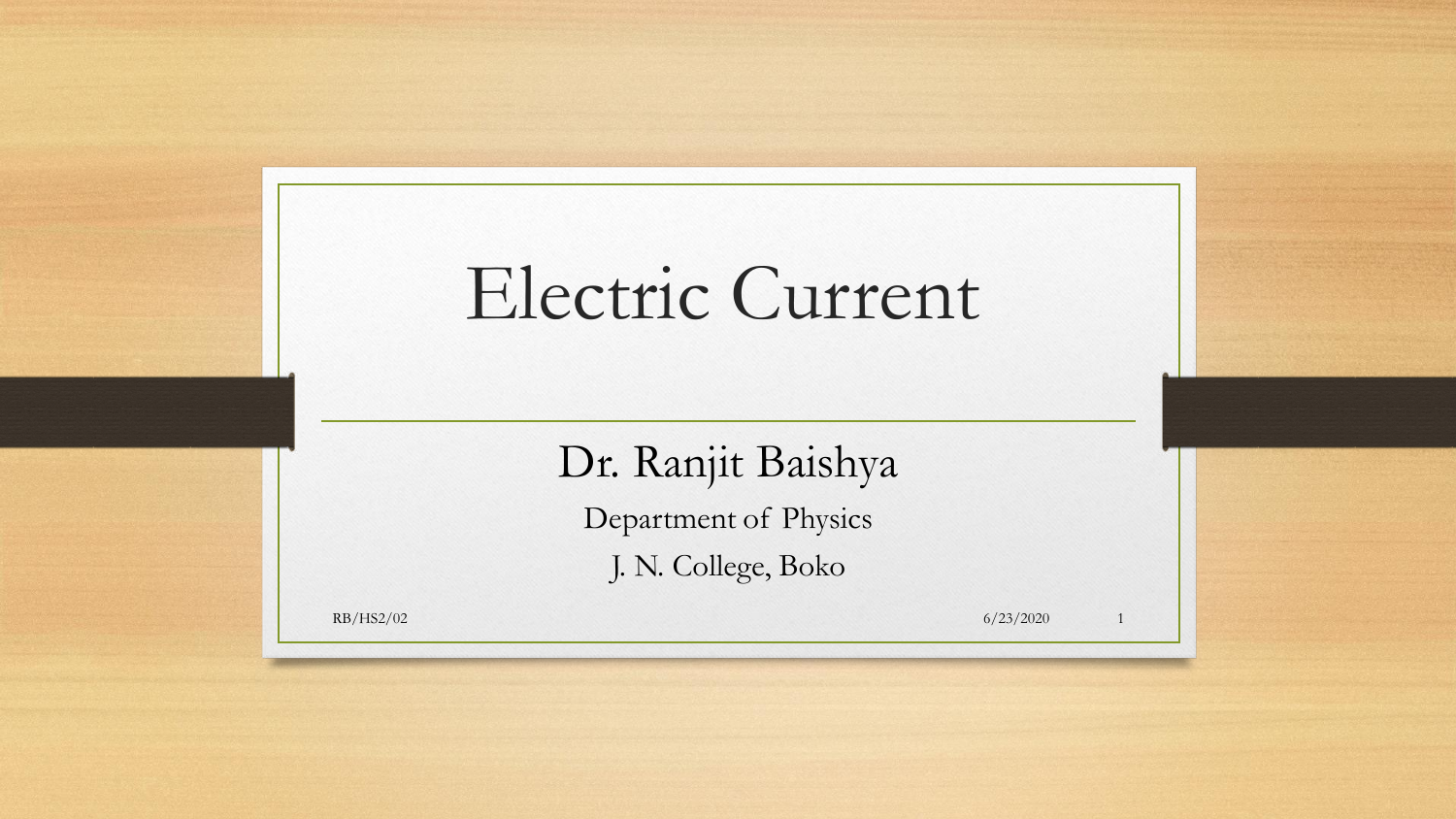# Electric Current:

Simply, it is the flow of electric charge.

Current strength in a conductor is defined as the rate of flow of charge across any cross section of the conductor. i.e.

$$
i = \frac{q}{t} \qquad \text{1 Amp (i)} = \frac{\text{1 Coulomb (q)}}{\text{1 Second (t)}}
$$



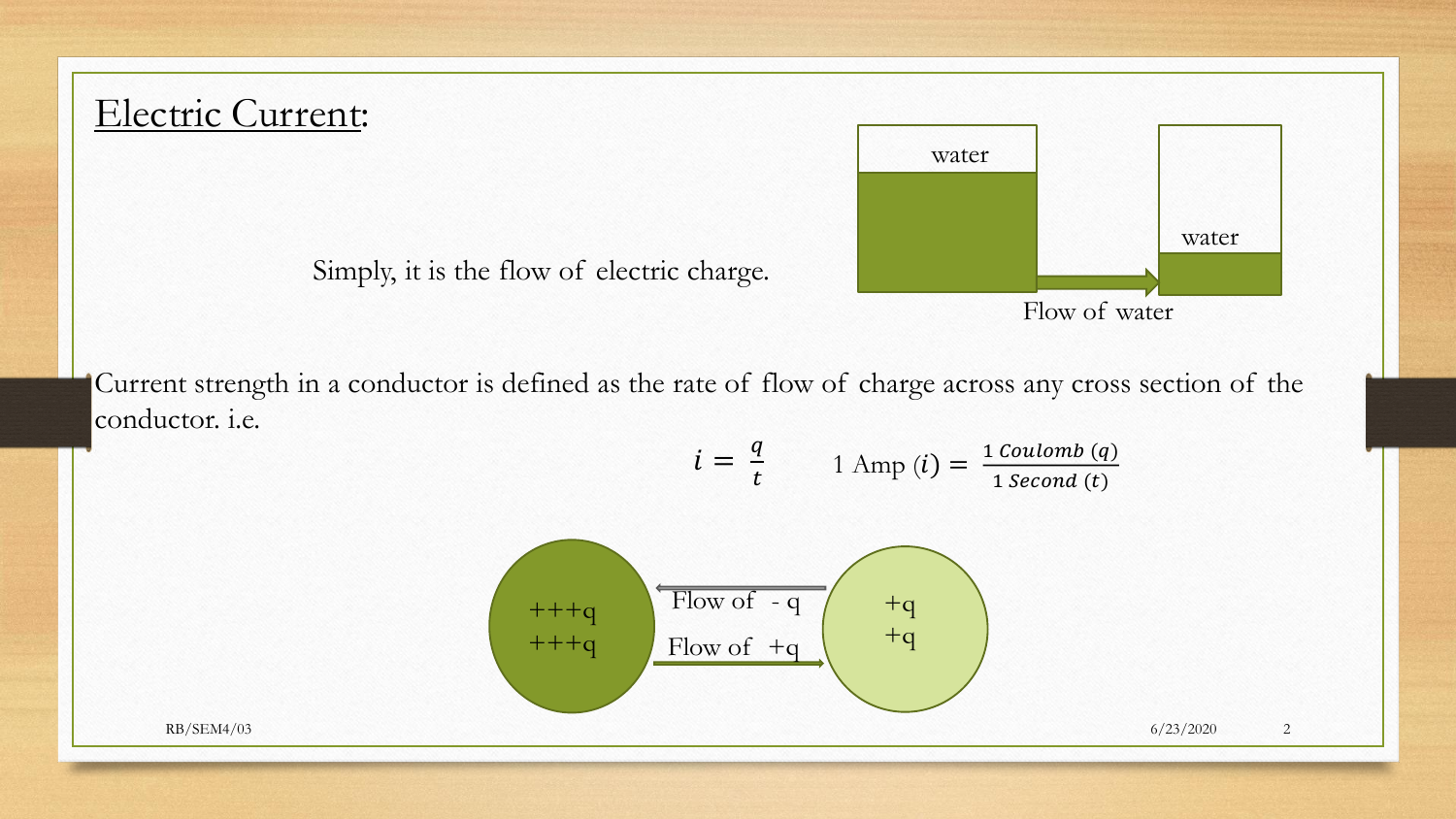## Conventional Current:

Direction of flow of positive charge is the direction of the flow of Current. This is the convention method of Current.

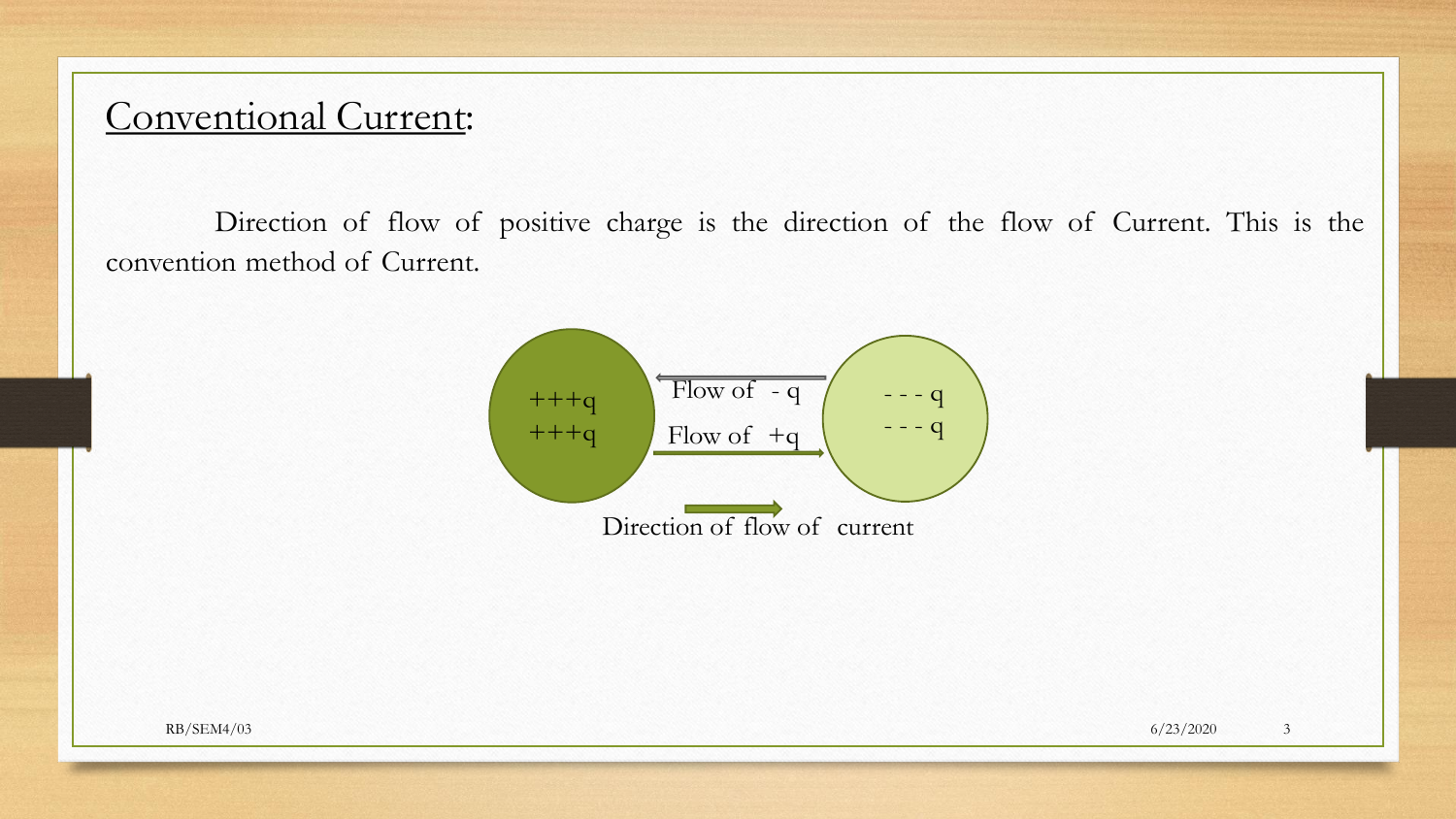# Drift Velocity:

$$
v=\frac{eV}{ml}\tau
$$

$$
i = \frac{q}{t} = \frac{nAvet}{t} = nAve = nAe\frac{eV}{ml}\tau
$$

 $i \propto V$ 

Current Density: 
$$
j = \frac{i}{A}
$$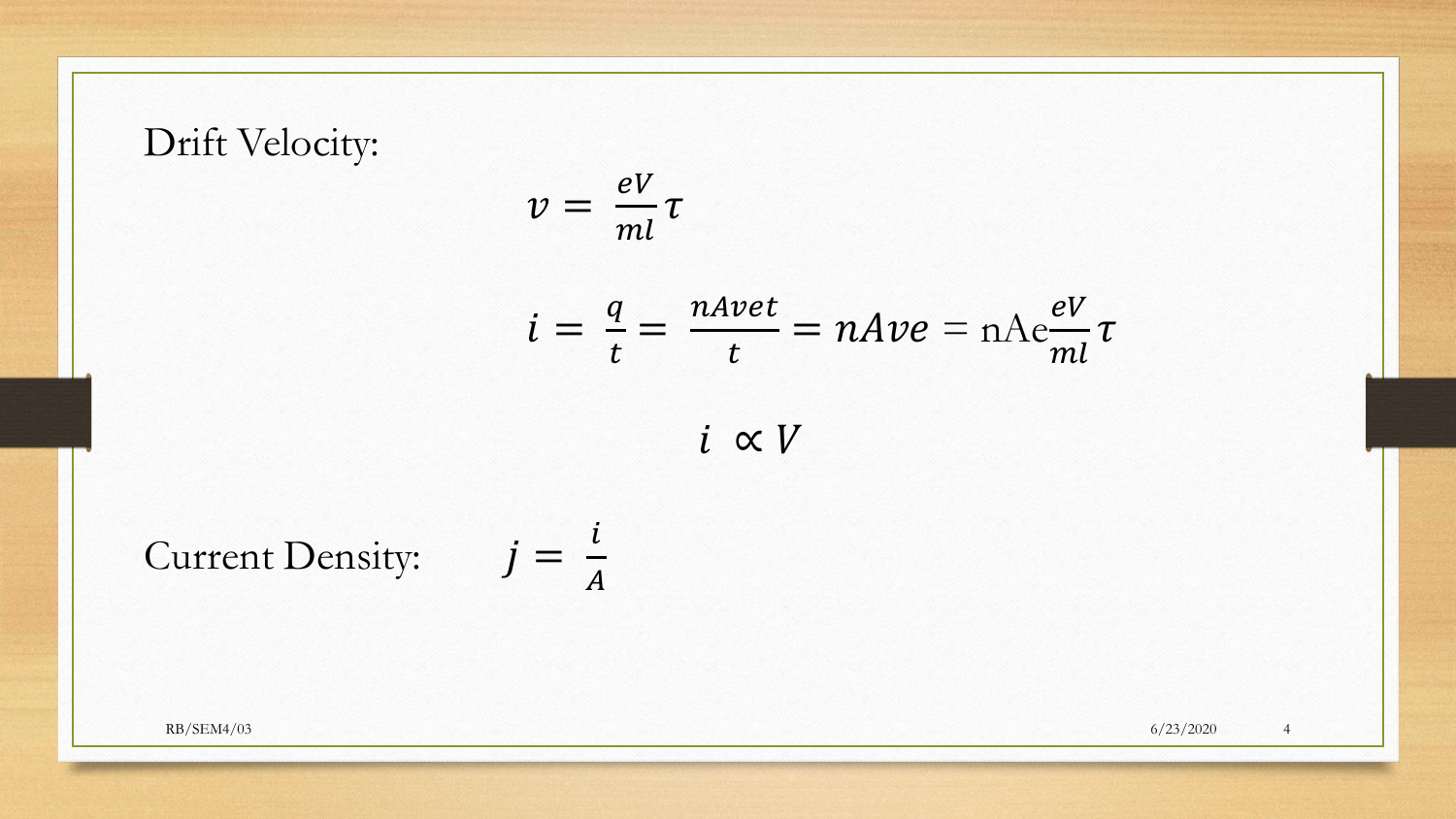#### Ohm's Law:

At constant temperature current flowing through a conductor of uniform area of cross section, is proportional to the Potential difference across its terminals.

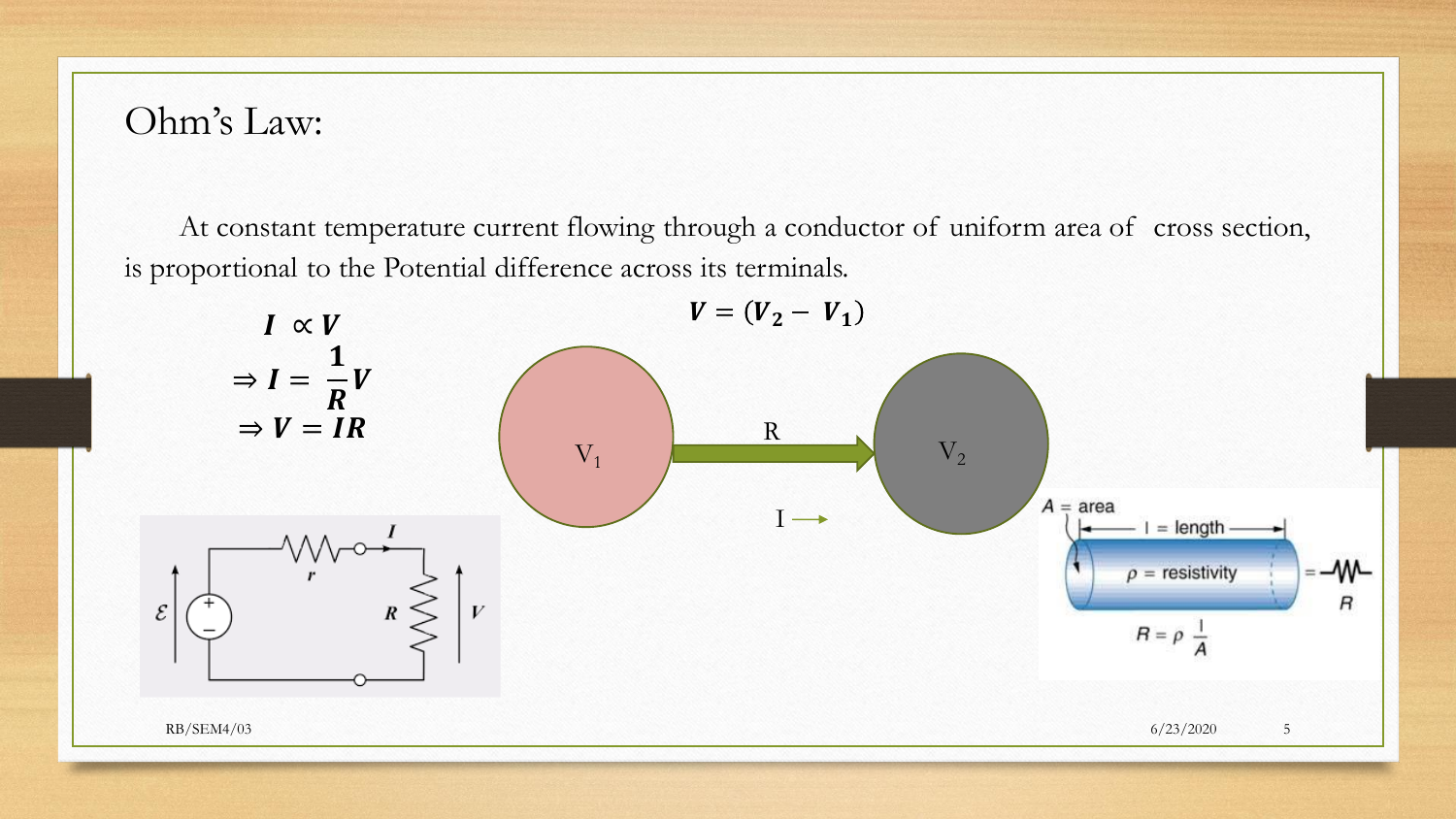### Resistance:

Resistance is the opposition offered by the conductor to the flow of electricity through it.

It is defined as the ratio between potential difference between the two ends of the conductor to the current flow through it.

If V is the potential difference between the two terminals of a conductor and i be the current through it then  $\frac{V}{i} = R$ R is a Constant called Resistance of the conductor.

If 
$$
V = 1
$$
 volt and  $i = 1$  amp. then  $R = 1$  ohm.

i.e 
$$
1 \text{ ohm} = \frac{1 \text{ volt}}{1 \text{ amp}}
$$



**Electrical Resistance** 

Resistance of a conductor is said to be 1 ohm if a current of 1 ampere flows through it for a potential difference of 1 volt across its end.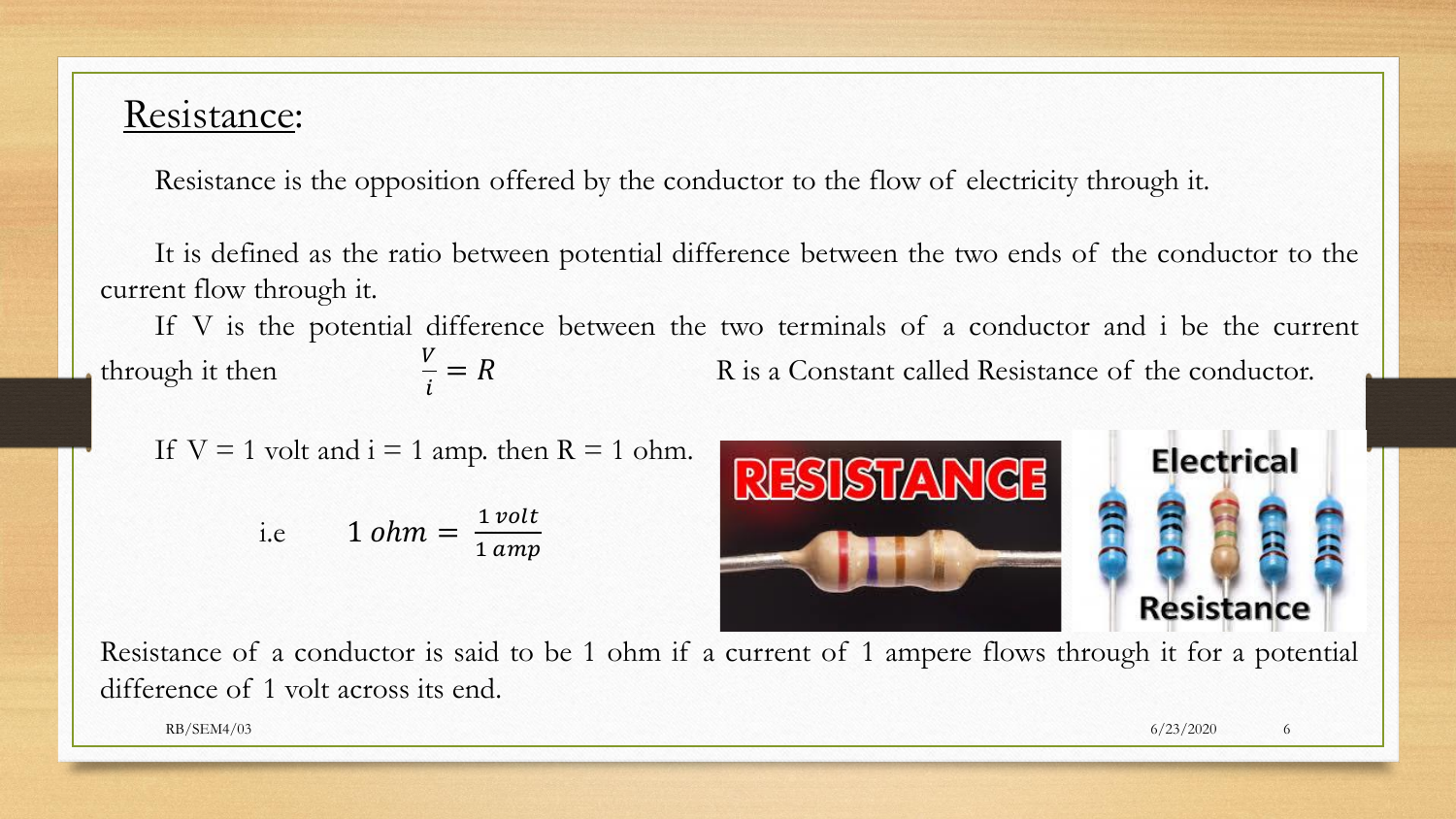# Resistivity or Specific Resistance:

Resistance R of a conductor depends on the (i) Length (L): Resistance of a conductor is directly proportional to its length.  $R \propto L$ 

(ii)  $Area(A)$ : Resistance of a conductor is inversely proportional to its area of cross – section.  $R \propto \frac{1}{4}$  $\overline{A}$ 

Thus 
$$
R \propto \frac{L}{A} \Rightarrow R = \rho \frac{L}{A}
$$

If L = 1 metre,  $A = 1$  square metre, then  $R = \rho$ Thus resistivity of a material is defined as the resistance of a conductor made up of the material of unit length and unit area of cross section.

> Resistivity  $\overline{A}$ L  $=$  Ohm . Metre<sup>2</sup>/metre  $=$  ohm . Metre Thus, unit of resistivity is - - **ohm. metre**.



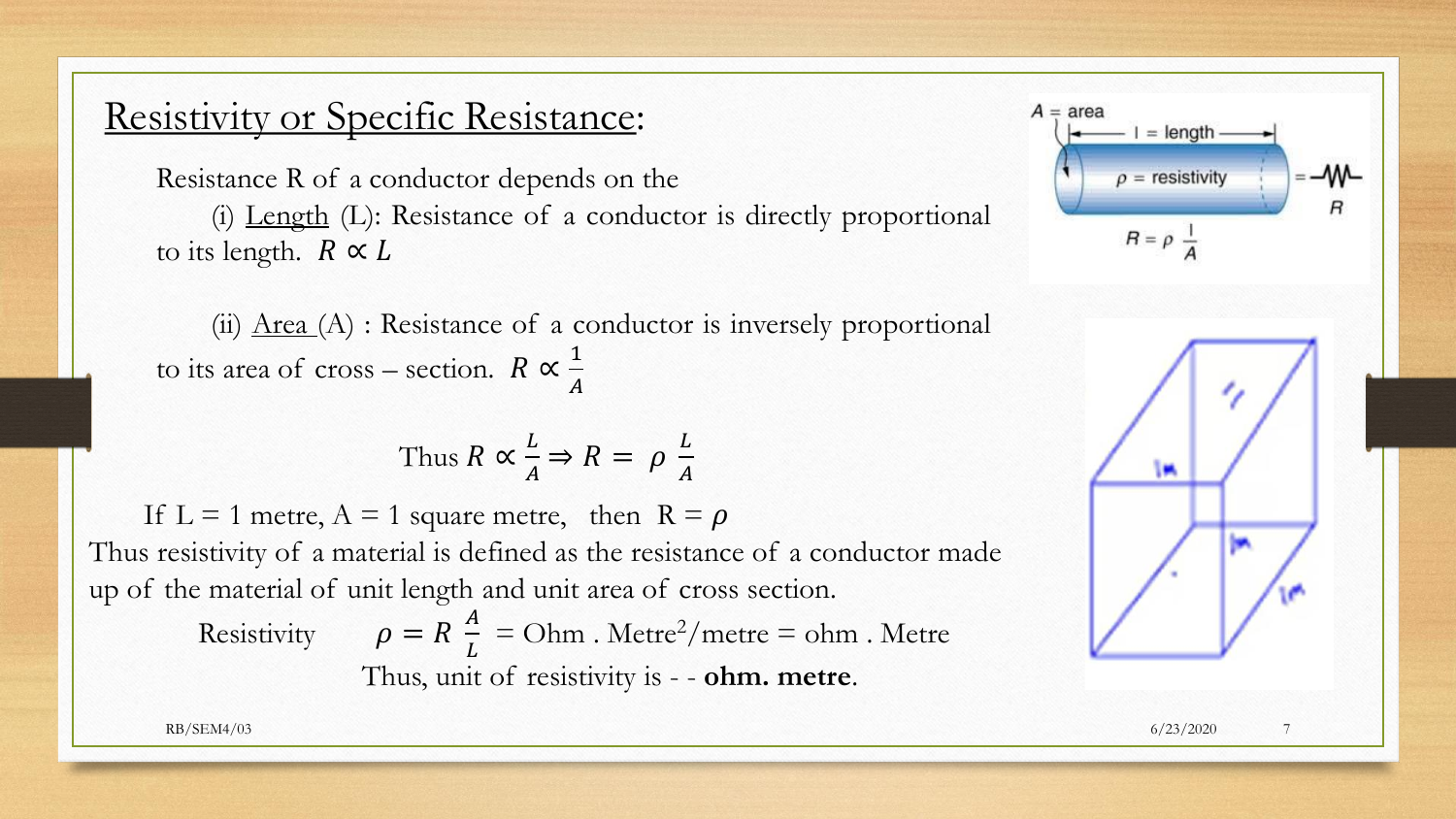# Dimensions of Resistance:

Resistance 
$$
R = \frac{V}{i} = \frac{W/q}{i} = \frac{W}{q.i} = \frac{W}{(i.t).i} = \frac{W}{i^2.t}
$$
  
\n
$$
\therefore [R] = \frac{[M^1 L^2 T^{-2}]}{[A^2][T^1]} = [M^1 L^2 T^{-3} A^{-2}]
$$

# Dimension of Resistivity:

$$
[\rho] = [R] \frac{[A]}{[L]} = [M^1 L^2 T^{-3} A^{-2}] \frac{[L^2]}{[L]} = [M^1 L^3 T^{-3} A^{-2}]
$$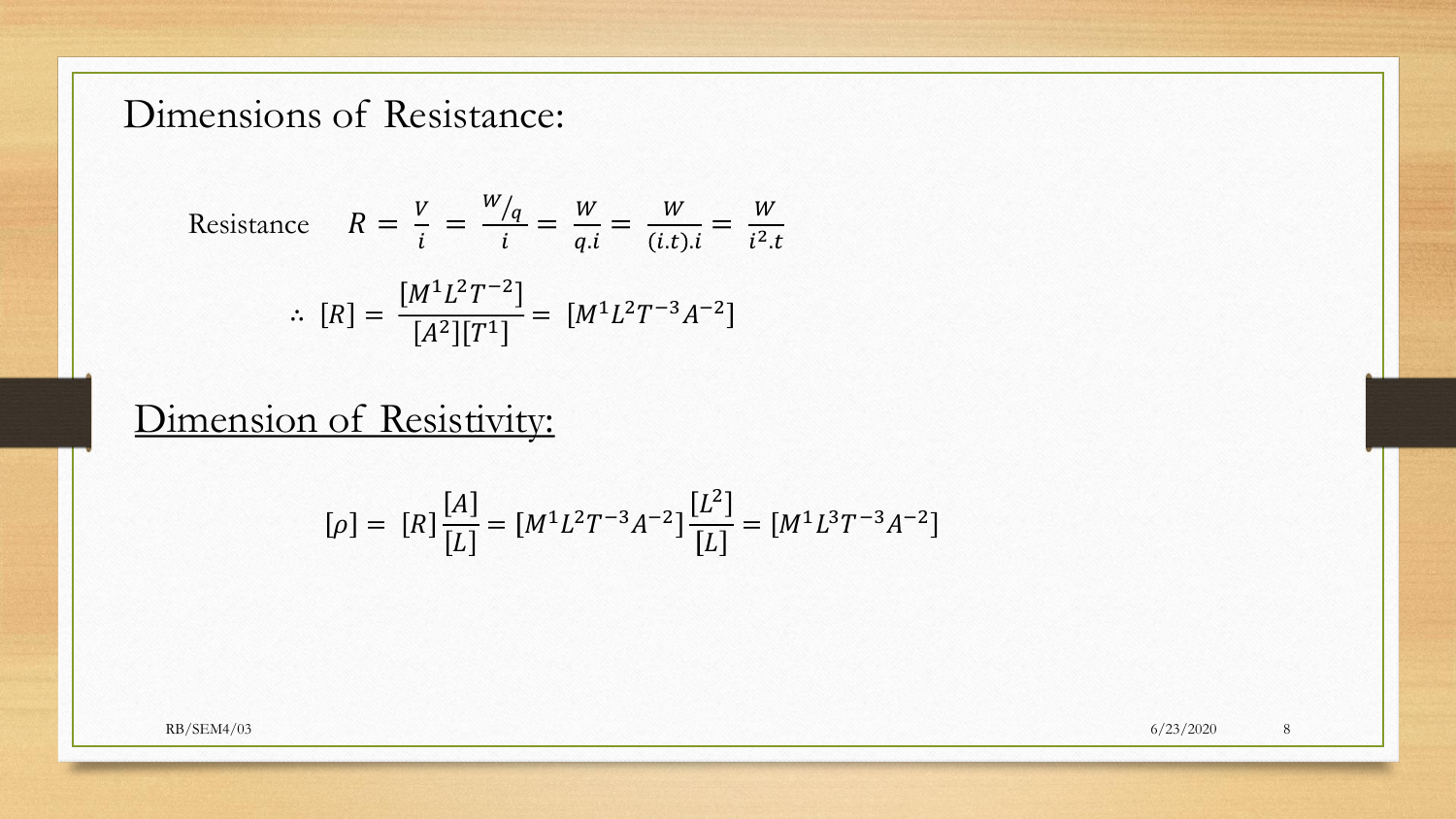# Conductance:

Conductance of a conductor is defined as the reciprocal of its resistance. Thus, conductance  $=\frac{1}{R}$  $\overline{R}$  $=\frac{1}{2}$  $\rho$  $\overline{A}$  $\frac{A}{L} = 1/ohm = mh$ o.

Dimension is

[Conductance] = 
$$
1/[\text{Resistance}] = \frac{1}{[M^1L^2T^{-3}A^{-2}]} = [M^{-1}L^{-2}T^3A^2]
$$

# Conductivity (σ):

Conductivity of a conductor is defined as the reciprocal of its resistivity. Thus, conductivity ( $\sigma$ ) =  $\frac{1}{2}$  $\frac{1}{\rho}$  = 1/ohm. metre = mho.m<sup>-1</sup>

Dimension is

$$
[\sigma] = 1/[\rho] = \frac{1}{[M^1 L^3 T^{-3} A^{-2}]} = [M^{-1} L^{-3} T^3 A^2]
$$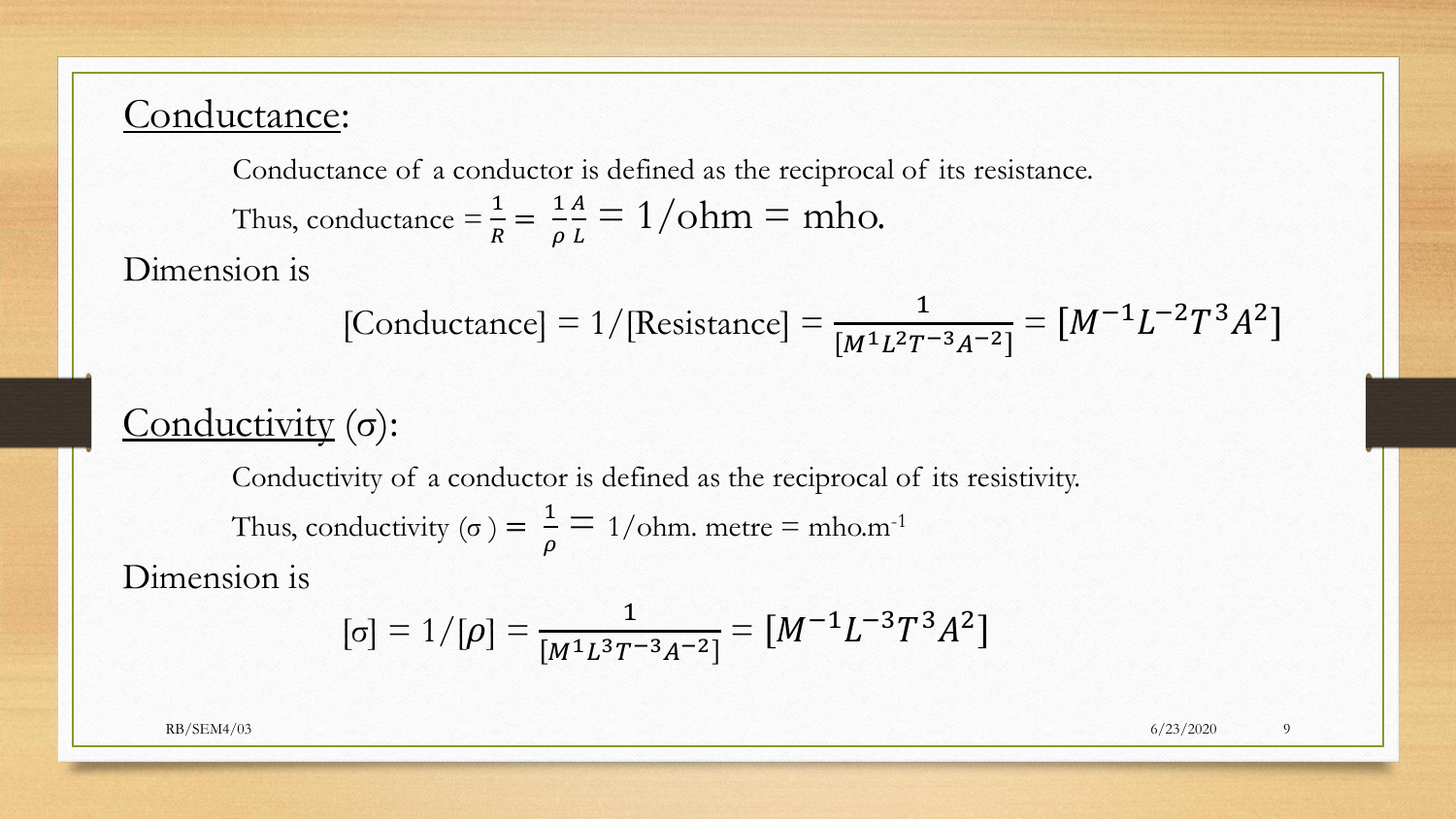#### Variation of Resistance with Temperature:

Resistance of a conductor varies with Temperature. If  $R_0$  and  $R_t$  are its resistance at  $0^{\circ}$  C and t<sup>o</sup> C respectively, then

> $R_t = R_0 (1 + \alpha t)$  $R_t = R_0 + R_0 \alpha t$

$$
\therefore \ \alpha = \frac{R_t - R_0}{R_0 \cdot t}
$$

Here  $\alpha$  is known as Temperature coefficient of Resistance.

Temperature coefficient of resistance  $(\alpha)$  is defined as change in resistance of the conductor per unit resistance per degree centigrade rise of temperature.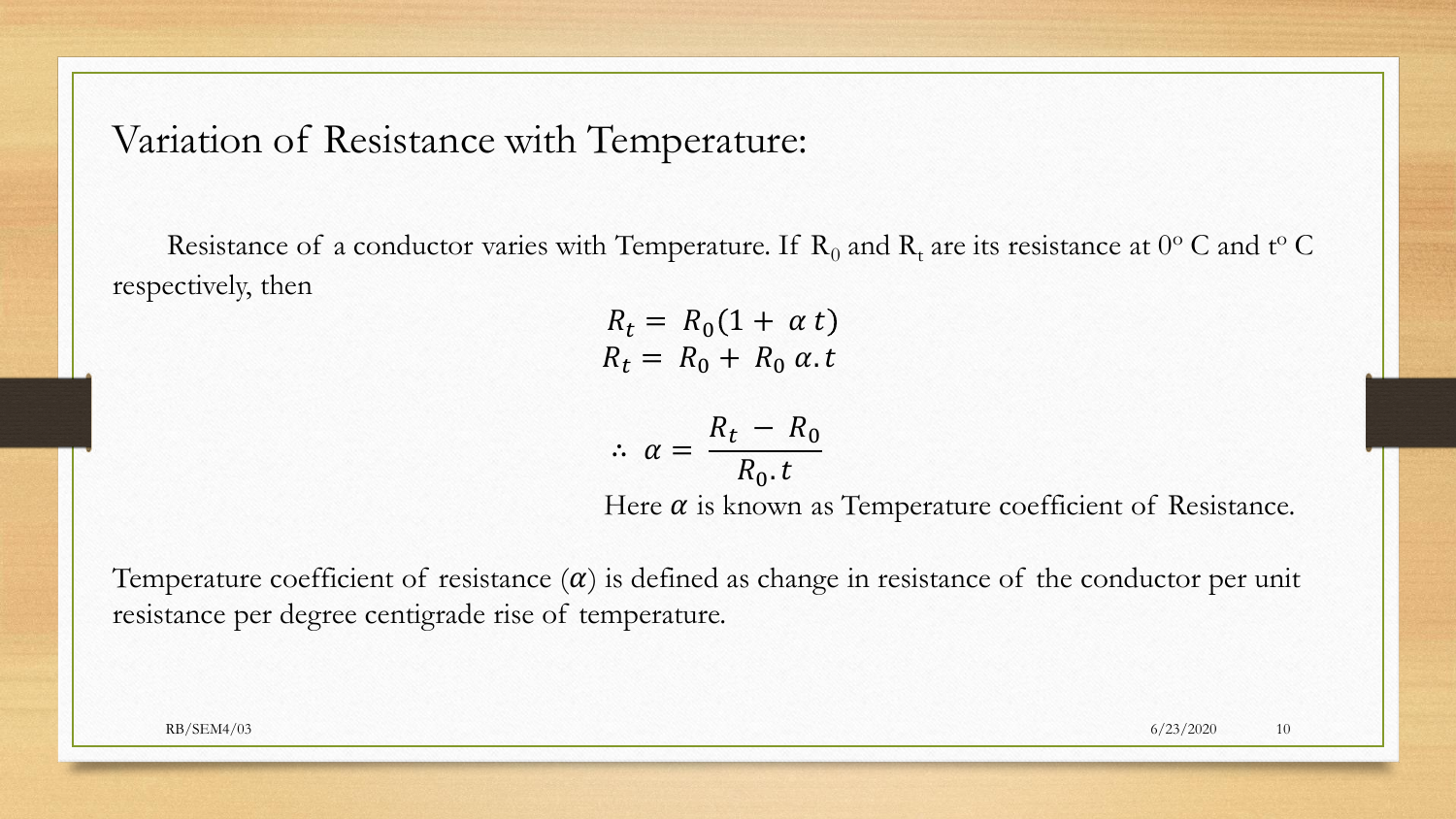## Colour code for Resistance:

The Resistance of the piece is marked over it in the form of code called Colour Code.

 $Black - 0$ Brown – 1 Red - 2 Orange – 3 Yellow – 4 Green - 5  $Grey - 8$ White – 9 Gold -  $\pm$  5 % Silver -  $\pm$  10 %





RB/SEM4/03 **[B.B. ROY** lives in Great Brittain with his Very Good Wife<sub> $\mathbf{k}_{3/2020}$  11</sub>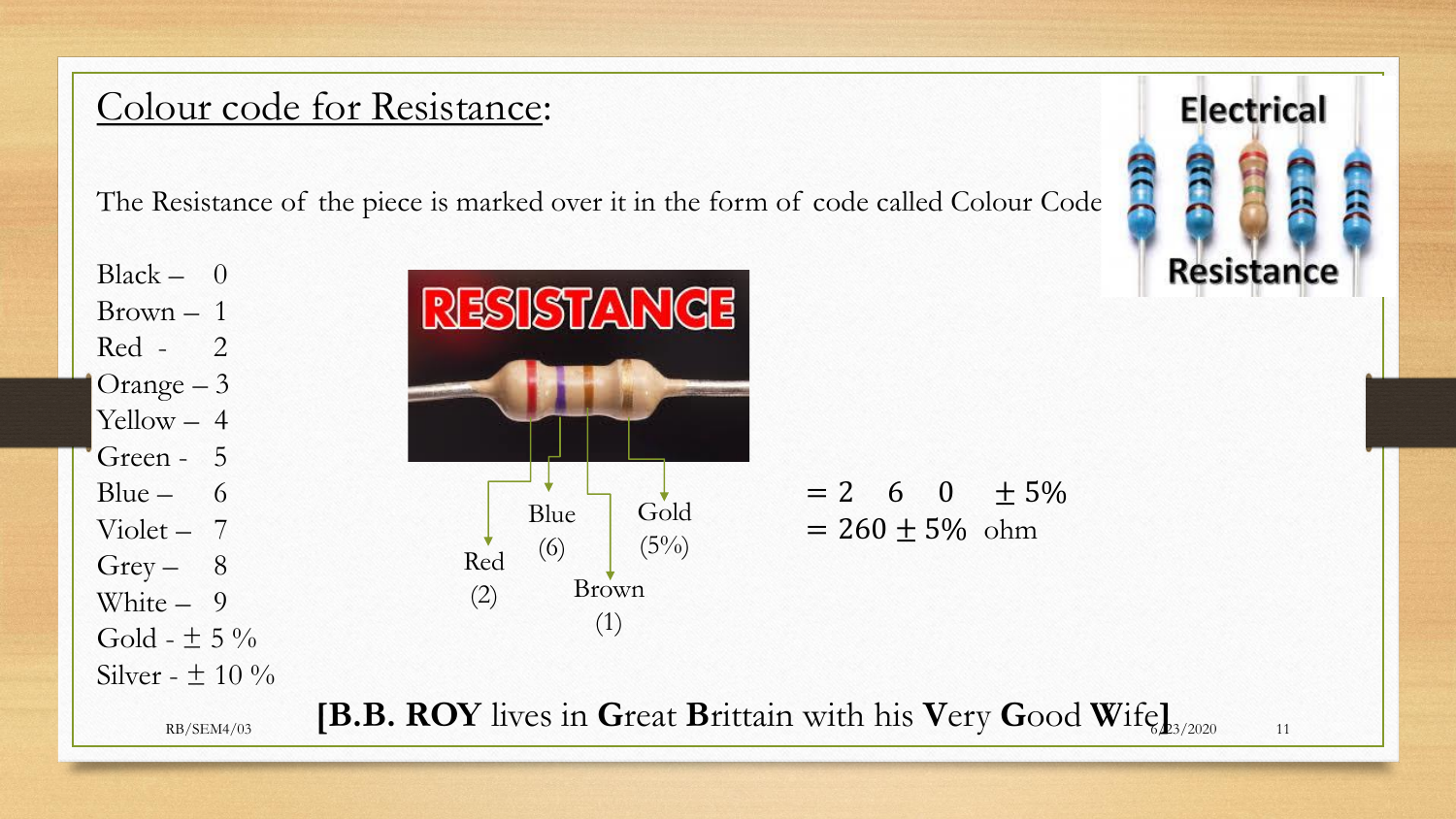### Combination of Resistance:

a) Series: The resistances are said to be connected in series if same current flows through all of them.

Consider,  $R_1$ ,  $R_2$ ,  $R_3$  - - Resistances connected in series. *I* - - Current flows through all of them.  $V_1, V_2, V_3$  -- Potential difference across each resistance R -- Resistance of combination V -- total potential across the whole combination Then

 $V_1 = IR_1$ ,  $V_2 = IR_2$ ,  $V_3 = IR_3$  and  $V = IR$ 

Since

$$
V = V_1 + V_2 + V_3
$$
  
\n
$$
\Rightarrow IR = IR_1 + IR_2 + IR_3
$$
  
\n
$$
\Rightarrow R = R_1 + R_2 + R_3
$$

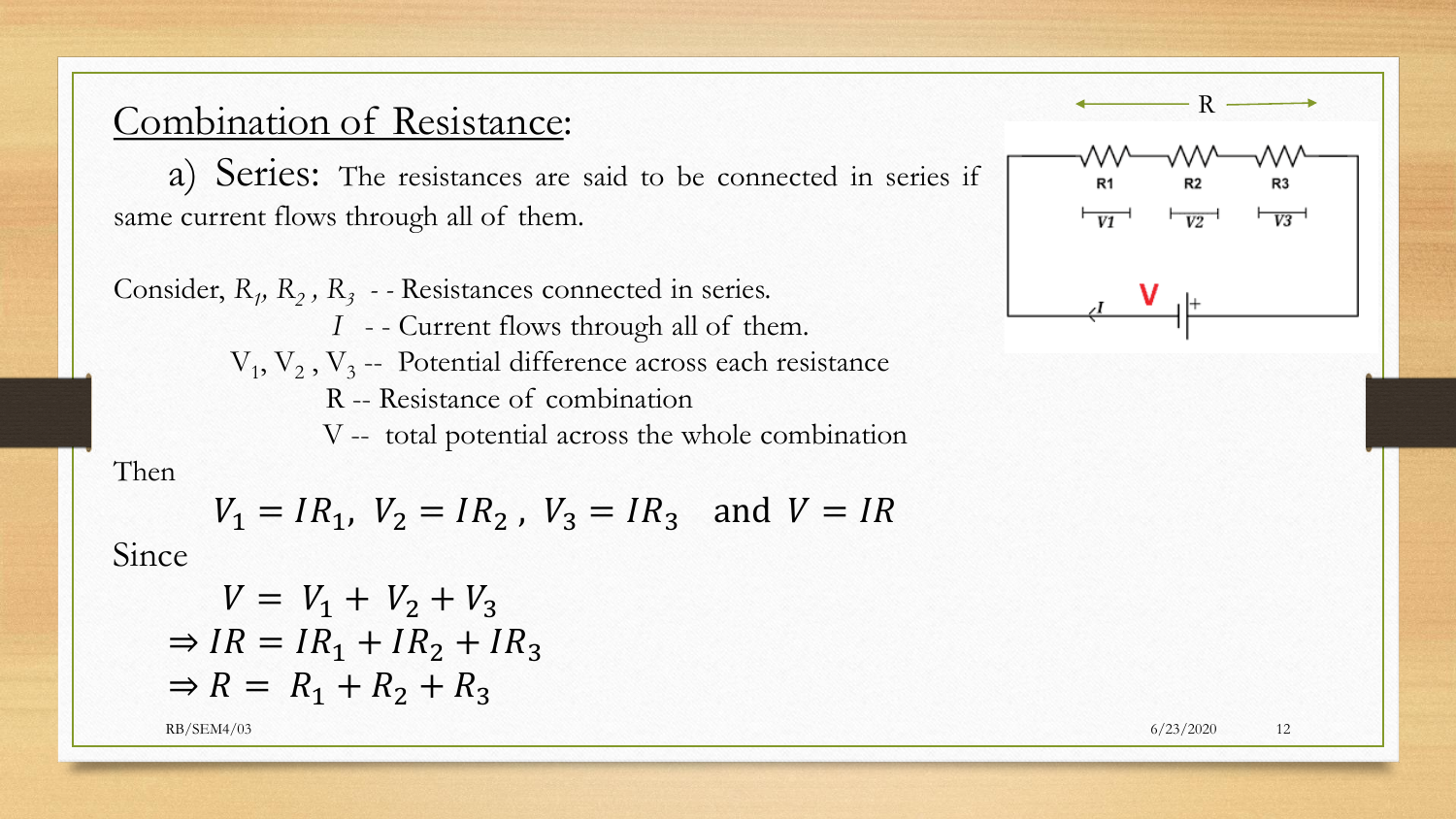b) Parallel: The resistances are said to be connected in Parallel if different current flows through them and get added afterwards.

Consider, *R<sup>1</sup> , R<sup>2</sup> , R<sup>3</sup> - -* Resistances connected in parallel. *I* - - flowing Current divided into three parts.  $I_1$ ,  $I_2$ ,  $I_3$  -- currents passing through resistances R -- Resistance of combination V -- total potential across the whole combination Then

Since

 $V = I_1 R_1$ ,  $V = I_2 R_2$ ,  $V = I_3 R_3$  and  $V = IR$ 

$$
I = I_1 + I_2 + I_3
$$
  
\n
$$
\Rightarrow \frac{V}{R} = \frac{V}{R_1} + \frac{V}{R_2} + \frac{V}{R_3}
$$
  
\n
$$
\Rightarrow \frac{1}{R} = \frac{1}{R_1} + \frac{1}{R_2} + \frac{1}{R_3}
$$

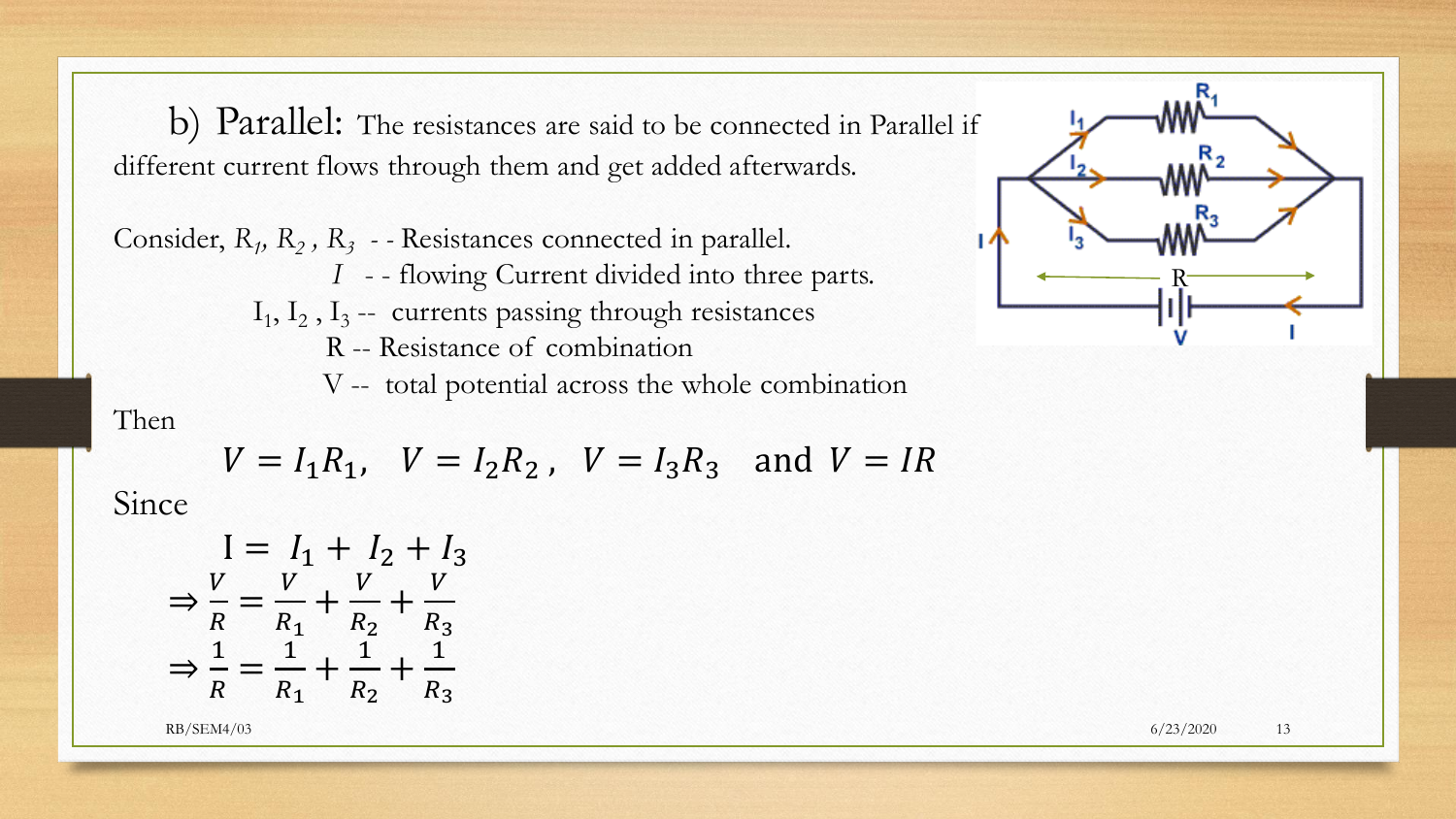

If R is the total resistance across whole combination, then

$$
\frac{1}{R} = \frac{1}{R_1} + \frac{1}{R_1} + \frac{1}{R_1} + \dots + \frac{1}{R_1} \text{ (m times)} = \frac{m}{R_1} = \frac{m}{nr}
$$
  
\n
$$
\Rightarrow R = \frac{nr}{m} = \text{ (resistance)} \times \frac{\text{no. of resistance in one row}}{\text{no. of rows}}
$$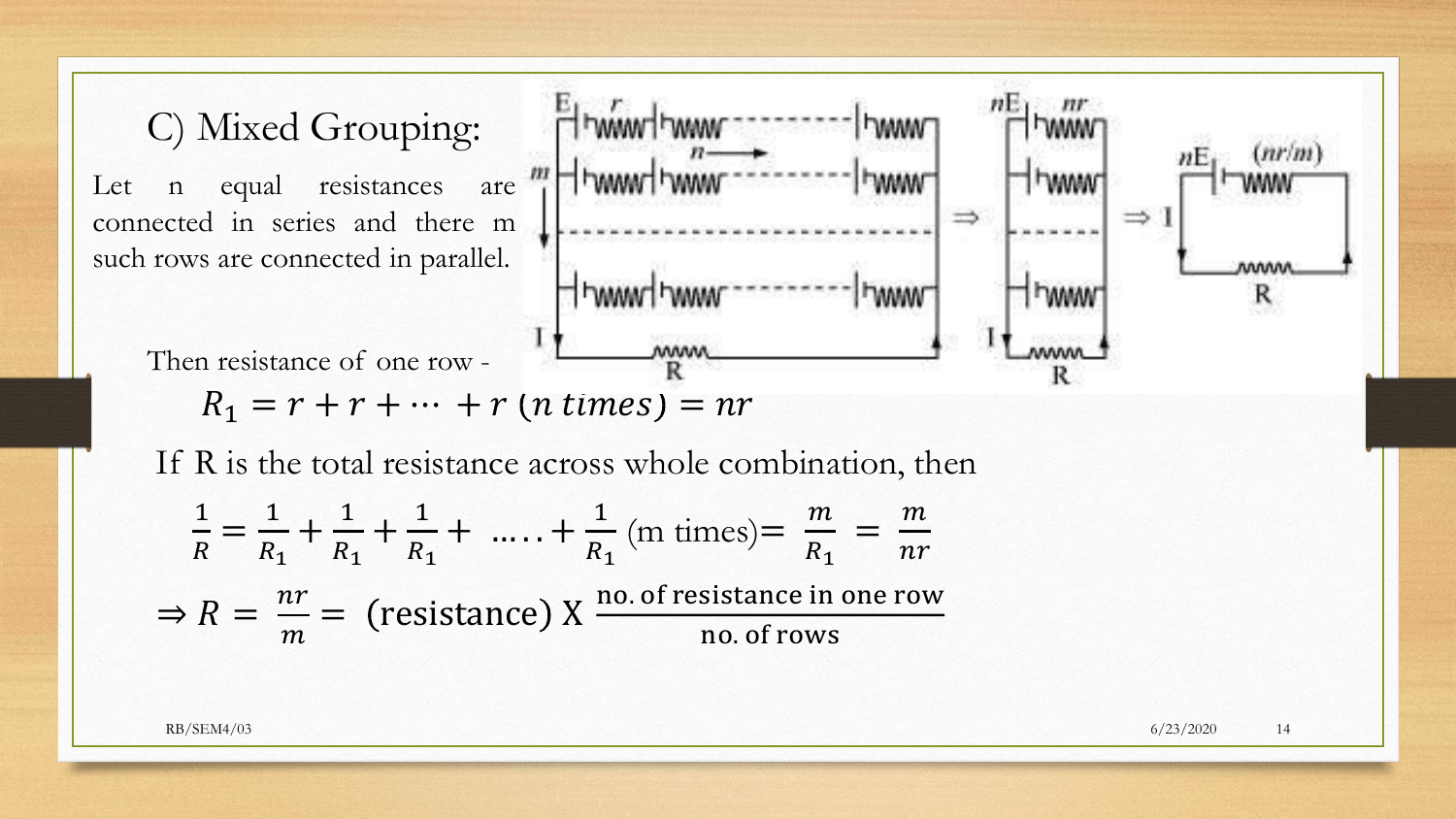Q 1 . Find the equivalent resistance of the combination . Find the total current and current through each resistance .



Find the equivalent resistance of the<br>
ination. Find the total current and<br>  $\frac{1}{\sqrt{2}}$   $\frac{1}{\sqrt{6}}$   $\frac{1}{\sqrt{6}}$   $\frac{1}{\sqrt{6}}$   $\frac{1}{\sqrt{6}}$   $\frac{1}{\sqrt{6}}$   $\frac{1}{\sqrt{6}}$   $\frac{1}{\sqrt{6}}$   $\frac{1}{\sqrt{6}}$   $\frac{1}{\sqrt{6}}$   $\frac{1}{\sqrt{6}}$   $\$ Ans: If  $R_1$  is resistance across AB, then 1 $R_1$ = 16  $+$ 1 12 = 3 12 = 14  $\Rightarrow R_1 = 4$ If  $R_2$  is resistance across AC, then  $R_2 = 4 + 2 = 6$ If  $R_3$  is resistance across DE, then  $\frac{1}{R_3}$ =  $\frac{1}{6}$  $+$  $\frac{1}{3}$ =  $\frac{3}{6}$ =  $\frac{1}{2}$  $\Rightarrow R_3 = 2$ If  $\rm R_T$  is resistance across FG, then  $R_T = 1 + 2 + 4 + 1 = 8$  ohm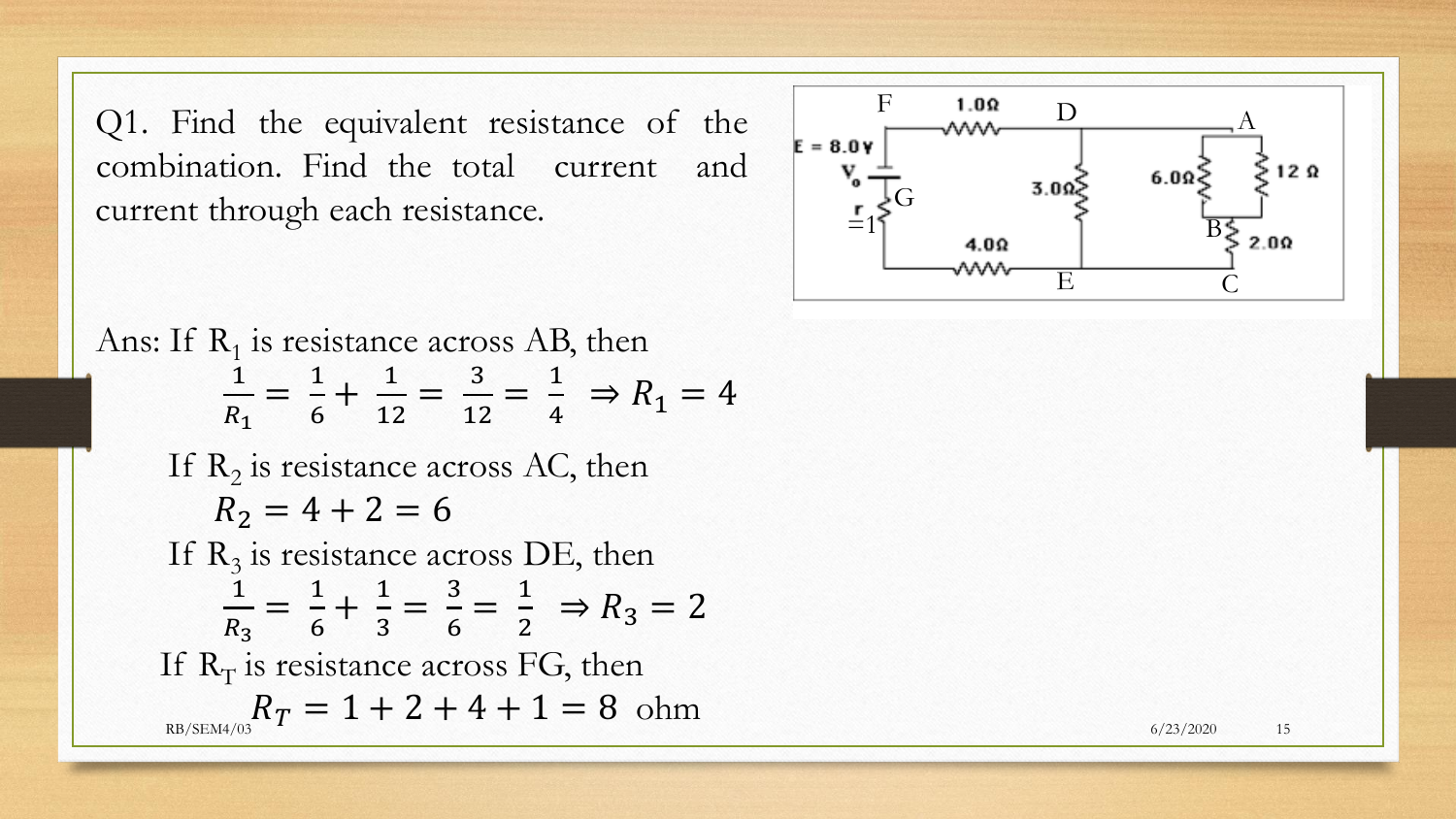If I is total current through the combination, then

$$
I = \frac{V_0}{R_T} = \frac{8 \text{ volt}}{8 \text{ ohm}} = 1 \text{ amp}
$$

Thus current through 1,4, r, DE are same (1 amp)

Now current through 3 ohm

$$
E = 8.0 \text{ y}
$$
\n
$$
V_0 = 3.00 \text{ y}
$$
\n
$$
= 1 \text{ y}
$$
\n
$$
= 4.00 \text{ y}
$$
\n
$$
= 4.00 \text{ y}
$$
\n
$$
= 4.00 \text{ y}
$$
\n
$$
= 4.00 \text{ y}
$$
\n
$$
= 4.00 \text{ y}
$$
\n
$$
= 4.00 \text{ y}
$$

$$
I_1 = I X \frac{resistance \ of \ AC (R_2)}{Total resistance \ of \ DE (R_1 + R_2)} = 1 X \frac{6}{3+6} = \frac{6}{9} = 0.67 \text{ amp}
$$

Current through AC is (also 2 ohm)

$$
I_2 = I X \frac{resistance \ of \ DE \ (3)}{Total \ resistance \ of \ DE \ (R_1 + R_2)} = 1 X \frac{3}{3+6} = \frac{3}{9} = 0.33 \text{ amp}
$$

Current through 6 ohm

$$
I_3 = I_2 X \frac{resistance\ of\ 12\ ohm}{Total\ resistance\ (12+6)} = 0.33 X \frac{12}{18} = 0.33 X \frac{2}{3} = 0.22 \text{ amp}
$$

Current through 12 ohm

$$
I_4 = I_2 X \frac{resistance\ of\ 6\ ohm}{Total\ resistance\ (12+6)}} = 0.33 X \frac{6}{18} = 0.33 X \frac{1}{3} = 0.11 \text{ amp}
$$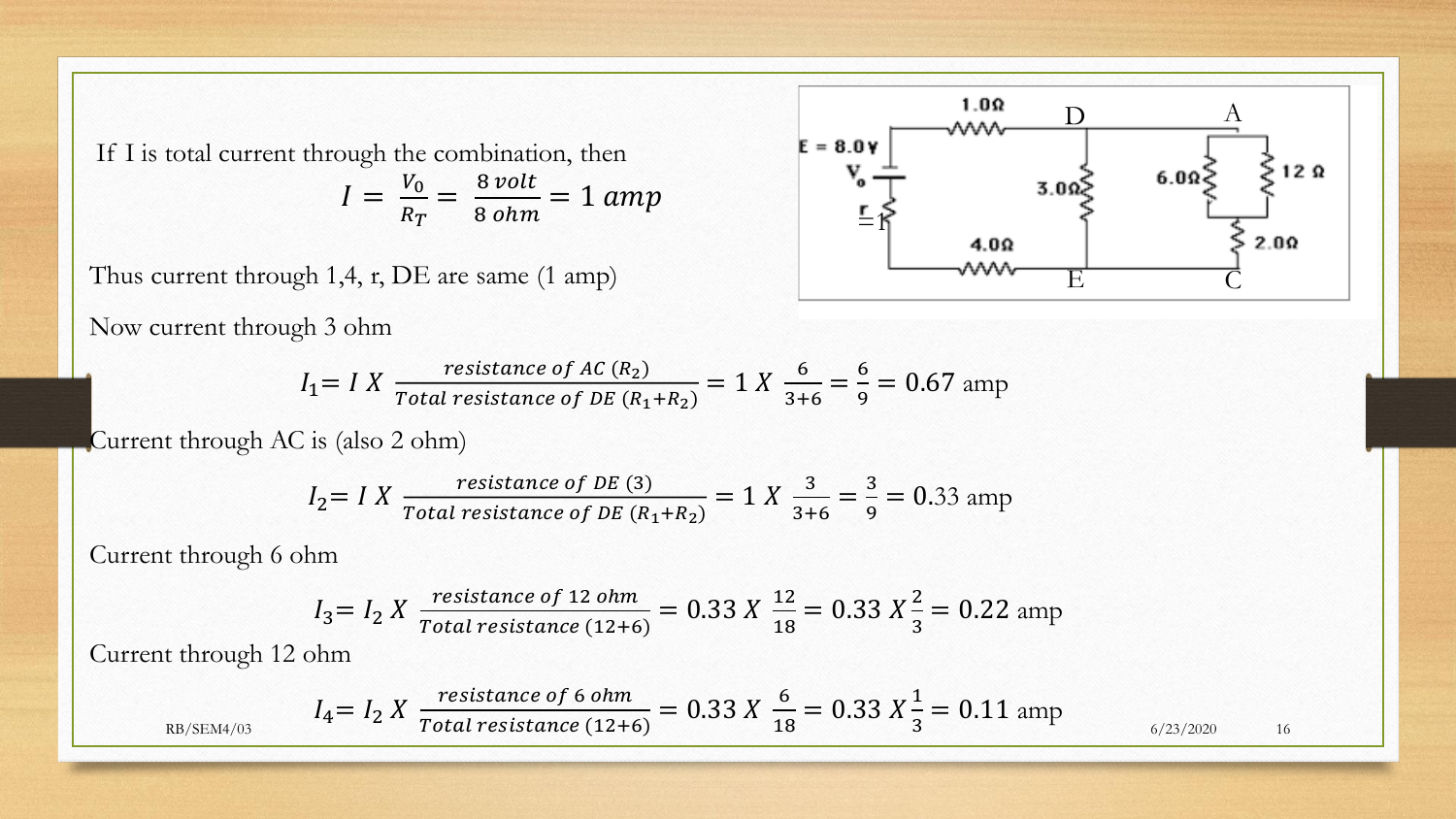#### For the class NOTE go to..........

### GOOGLE CLASSROOM Code: **lauit72**

#### OR

Link:<https://classroom.google.com/c/MTE0NzM2Mjc1NTQ5>